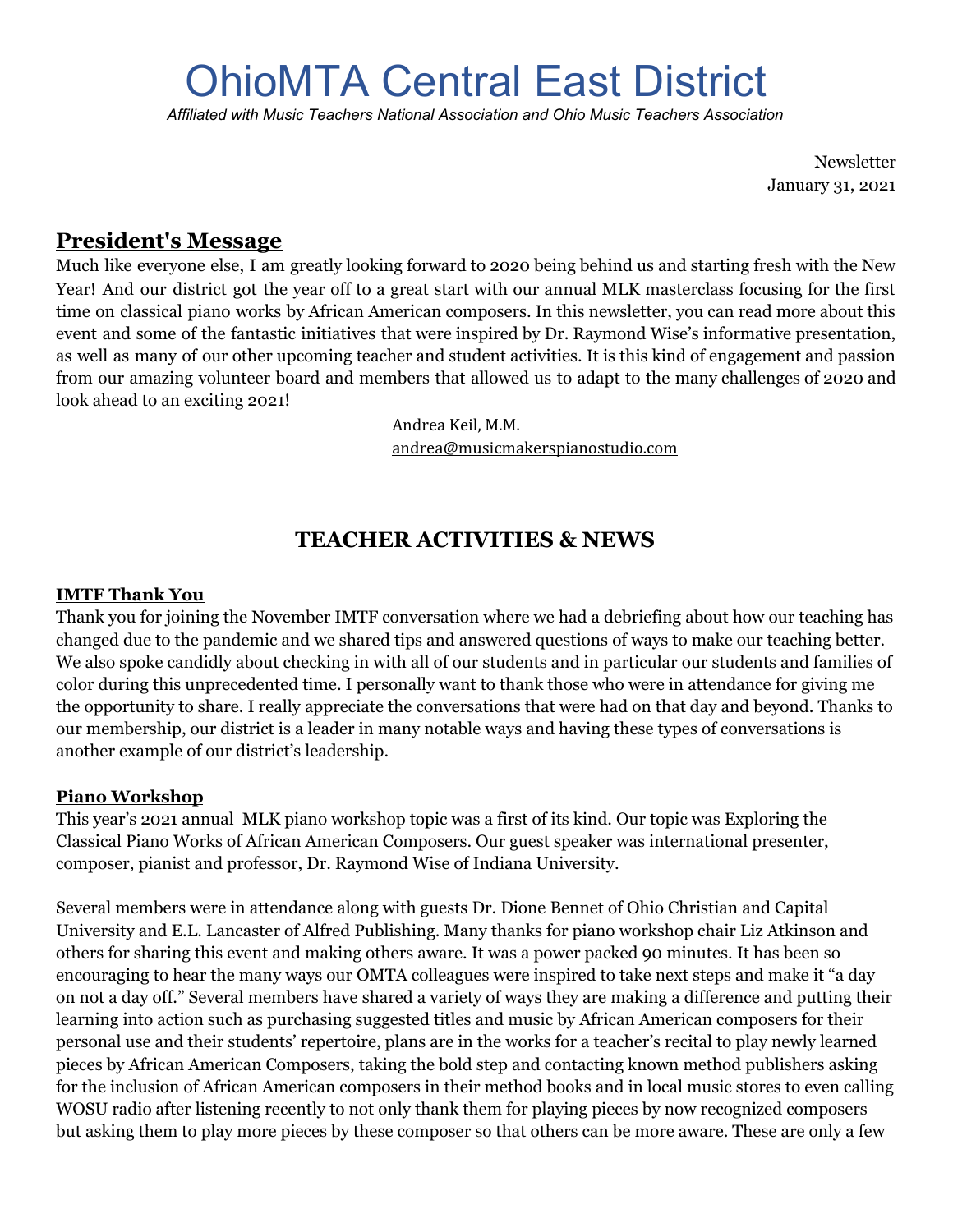examples of inspired engagement our colleagues have shared but this is what it takes, everyday. Thanks for sharing and let's keep being a leader in the district in this area as well.

### **District Conferences**

Finally, we look forward to seeing you online for our 2021 Spring District Conference with composer, arranger and teacher Melody Bober. This event will be held Friday, April 16 and additional details will be made available in the coming weeks.

In Partnership, Ashley Wise VP of CEOMTA Teacher Activities

## **LEARNING SOMETHING NEW: Black Composers Matter**

On Martin Luther King Day 2021, OMTA sponsored a fine workshop for piano teachers entitled "Exploring the classical piano works of African American composers for incorporation into classical piano studios" Kudos to Chairman Liz Atkinson and to Ashley Wise and Lynn Singleton, who played some wonderful music for us by composers unknown to many of us. Clinician Dr. Raymond Wise gave us a wealth of information and resources to help us broaden the literature that we play and teach. Seven of us have decided to challenge each other to do just that. You are cordially invited to join us. Here is the proposed timeline:

Step One: Find a piece by a black composer that you would like to learn. There are now repertoire lists available, including an excellent one on our ceomta.org page:

<http://www.ceomta.org/wp-content/uploads/2020/07/Piano-Works-by-African-American-Composers.pdf> President Andrea Keil, who runs the sheet music department at Graves, is interested in helping each of us, so you are invited to call her at Graves. The timeline is to have the chosen piece(s) on your piano by mid-February.

Step Two: Get started learning whatever you have chosen. Since we are all busy, two months of time is allotted to learn your piece.

Step Three: We gather together via Zoom - maybe the evening of Sunday, April 18th? - and share with each other. You might tell a little bit about the piece and the composer and then play either live at the time, or by playing a pre-recorded version. Details to come.

If you would like to join the group and join in the challenge, please contact Janice Cook at [jbakercook@gmail.com](mailto:jbakercook@gmail.com)

## **Independent Music Teachers Forum**

Friday, March 26, 10 am-12 noon On Zoom Guest Speaker: Christian Howes Topic: The "flipped" lesson: how to channel your teaching energy while delivering more content to your students, online or in person.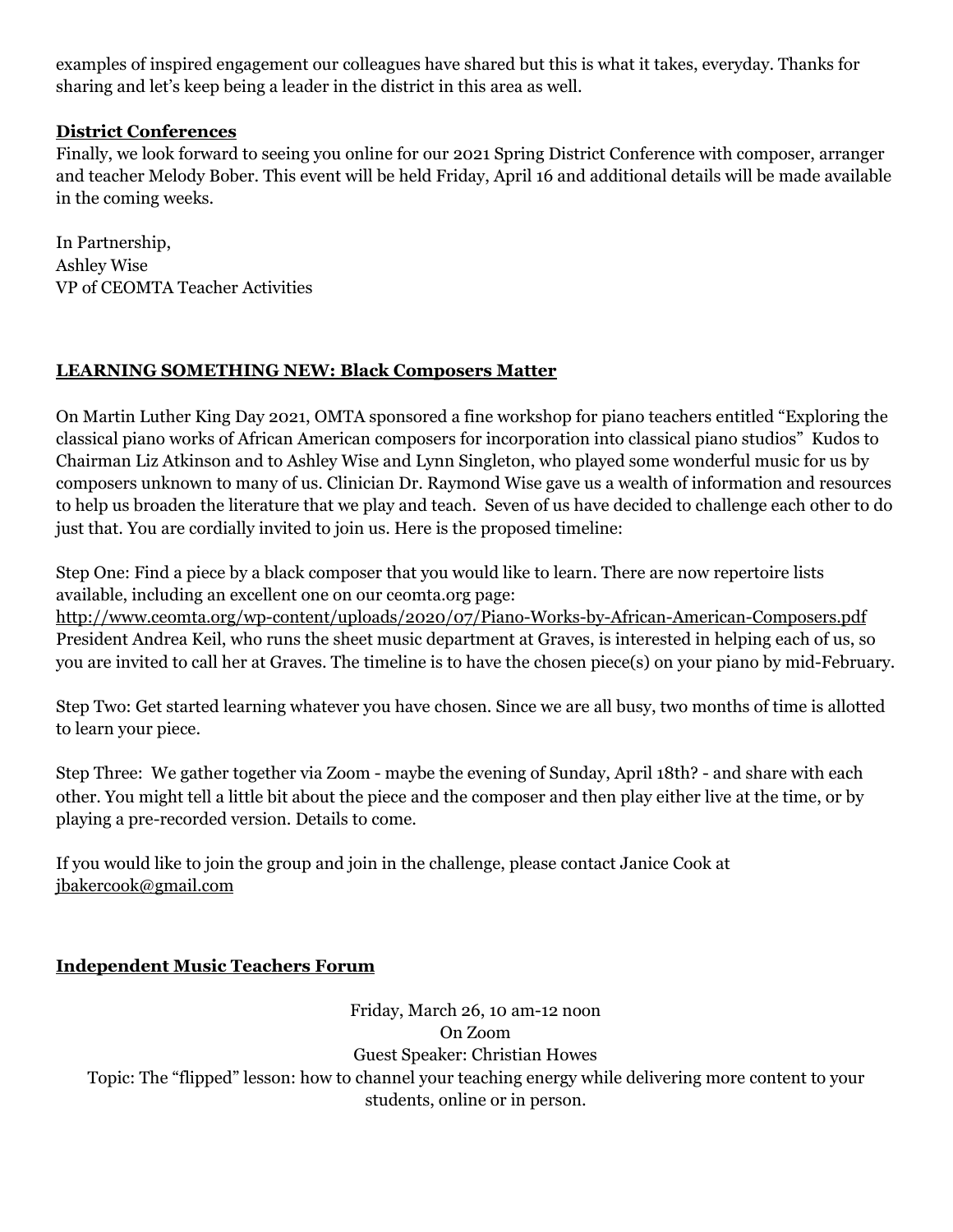Whether we are still teaching online or have started to return to in-person lessons, many teachers are feeling a sense of fatigue. How can we stay energetic and motivating for our students without draining ourselves to the point of burnout? Chris Howes has traveled extensively to bring his time-tested ideas to classroom and independent studio music teachers. There will be time at the end for questions and further discussion. For more information on Chris' philosophies, click the link below. Chris grew up right here in Columbus and participated in OhioMTA activities on the violin! Christian Howes Flipping the [Classroom](https://christianhowes.com/2020/03/15/flip-your-classroom-online/?fbclid=IwAR0k-y9qrVcUwE9i3UAcnwuq18rusAEhQCfaaoJyam5XhFUseQSGMtG-un4) Join us on March 26<sup>th</sup>! Suzanne Dr. Suzanne Newcomb, NCTM IMTF Chair

#### **Nominations Now Open for Nationally Certified Teacher of the Year**

This is the time of year that nominations for the Nationally Certified Teacher of the Year are accepted. The deadline is February 15. You can read more about this award at http://www.ceomta.org/teacher-events/certified-teacher-of-the-year

We are midway through an extraordinary period of time when we as individual teachers and we as an organization have been tested by a Pandemic. Many of our events have been cancelled or postponed even as we celebrated being named the Best Local Association in the country by MTNA.

Extraordinary times call for different ways of thinking. The teamwork and sense of community we have built among us is amazing. One idea is that, instead of singling out a particular person this year, we nominate a GROUP of people that made an extraordinary effort to save one of our biggest events:

The 2020 Scale Olympics Committee of Laura Wynia, Rebecca Buchan, Cynthia Adams, Lizbeth Atkinson, Rachel Mills, Bruce Piper, and Annette Suhovecky, in recognition of its' tireless efforts to offer this valuable event to over 200 of our students during the COVID Pandemic, is nominated for Teachers of the Year.

Your input is valued and is welcomed.

Janice Cook, CEOMTA Certification Chairman jbakercook@gmail.com Cell: 614-397-0907

#### **Grants for Professional Development**

Attention OhioMTNA members,

Grants for Professional Development is offering up to \$350 for YOU to help enhance your teaching skills. We all can improve our skills in some way. It is easy - just send an application specifying what you would do with the money and how it would benefit you as a teacher. The money will be awarded to the teacher(s) whose educational experience is most beneficial. Applications are due April 15.

For more information contact Annette Suhovecky at Annette@brierhill.net or review the CEOMTA website. Give it some thought. You might just be the winner of a Grant for Professional Development.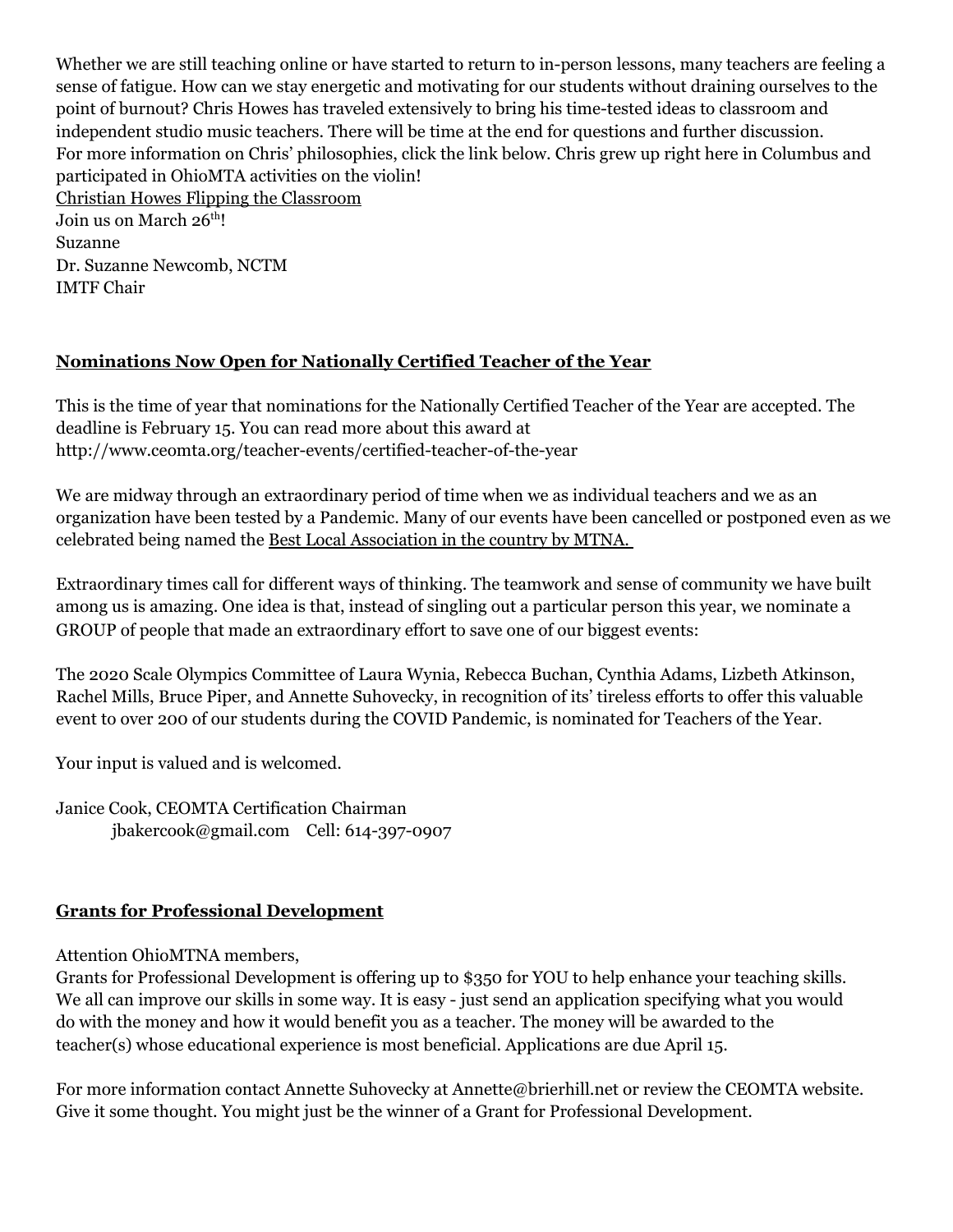#### **MTNA Half-Price Membership**

Why not invite music teachers among your friends and neighbors *who have never been in MTNA* to join us at half price (for half a year)?

\*Their students enjoy reduced registration fees for local, state and national competitions and events

\*They enjoy our fellowship and mutual encouragement in various forums

\* They benefit from teacher educational opportunities in our workshops

\* Their students gain many performance opportunities, both competitive and for public service.

HOW TO JOIN CEOMTA Go to [MTNA.org](http://mtna.org/) and then click on "Join+Renew." The membership year runs July 1 - June 30. Dues are broken down as follows:

| Full price     | Price for $12/31$ - Jun 30 (half year) |
|----------------|----------------------------------------|
| $MTNA - $83$   | \$41.50                                |
| OhioMTA - \$40 | 20.00                                  |
| CEOMTA - \$20  | 20.00                                  |
|                |                                        |
| Total \$143    | \$81.50                                |

A six month trial membership at \$81.50 is available for music professionals *who have never been in MTNA* from December 31 - June 30th. Any of your students participating in our competitions or events would enjoy reduced registration fees. You may call our local Membership chair, Melissa Robol, with any questions at 614-425-9909 or contact MTNA at (888) 512-5278 or (513) 421-1420

# **MTNA VIRTUAL CONFERENCE**

March 13–17, 2021 Register on or before 2/16/21 to save \$50 Registration is open through May 28, 2021. Conference recordings will be available until June 1, 2021.

# **STUDENT ACTIVITIES**

## **Student Solo and Ensemble Recitals Coming Up Soon**

The next Student Solo and Ensemble Recitals are scheduled for Sunday, February 21, 2021, at Graves Piano & Organ Co. Be sure to get your registrations and participation fees in by Thursday, February 11, 2021 (postmarked). The recitals are open to students of all members who have studied for at least one year. They are a great performance opportunity for any well-prepared student, and the perfect chance for them to hear other fine students from our district. If in the case that we are not able to conduct any of the Student Solo and Ensemble Recitals in person, the recital will be conducted via Zoom.